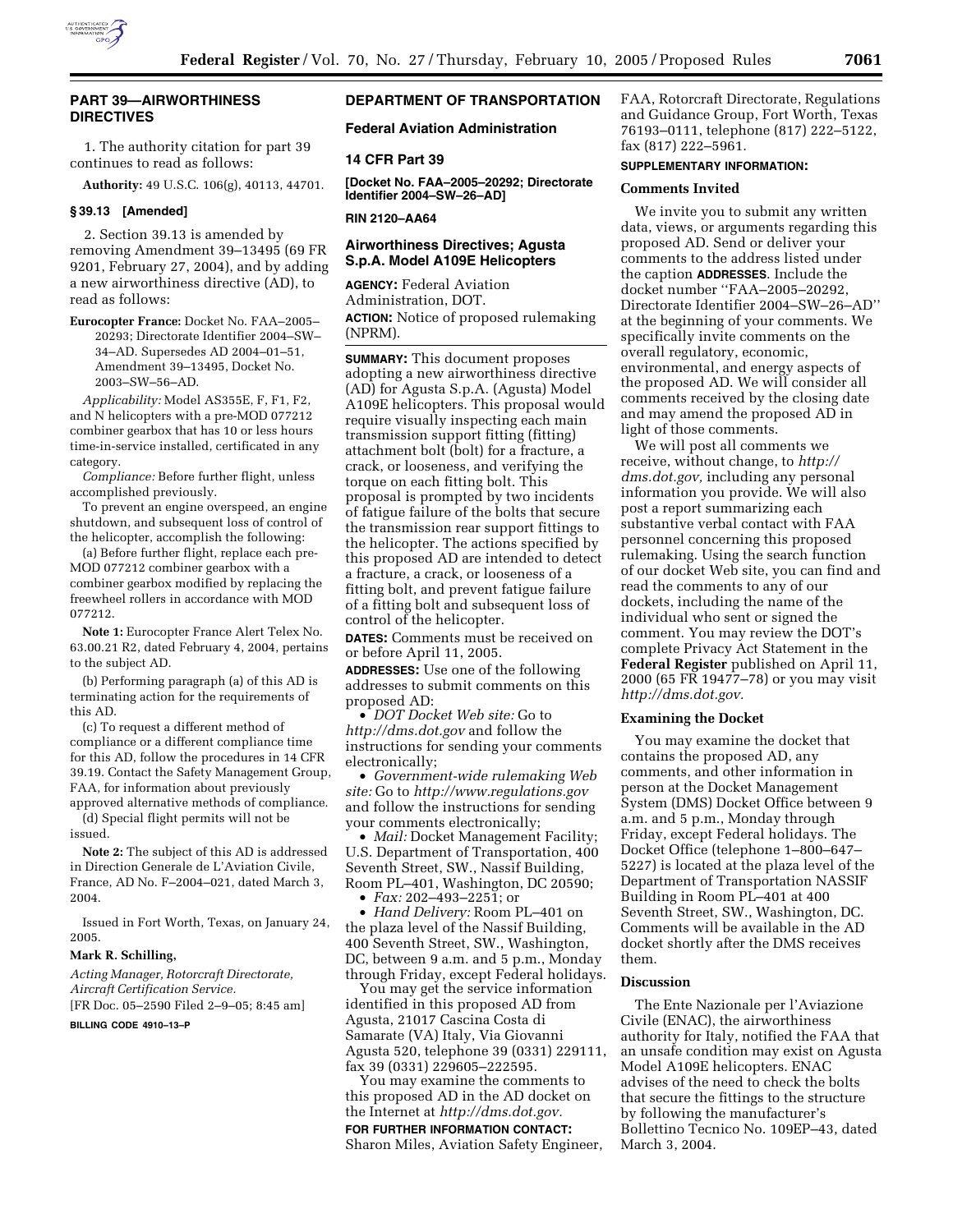Agusta has issued Bollettino Tecnico No. 109EP–43, dated March 25, 2004, which specifies a periodic visual inspection to verify the integrity of the slippage marks, and successively checking the torque of the bolts to exclude the possible presence of looseness and/or a fracture or a crack. ENAC classified this bollettino tecnico as mandatory and issued AD No. 2004– 099, dated March 29, 2004, to ensure the continued airworthiness of these helicopters in Italy.

This helicopter model is manufactured in Italy and is type certificated for operation in the United States under the provisions of 14 CFR 21.29 and the applicable bilateral agreement. Pursuant to the applicable bilateral agreement, ENAC has kept us informed of the situation described above. We have examined the findings of ENAC, reviewed all available information, and determined that AD action is necessary for products of this type design that are certificated for operation in the United States.

This previously described unsafe condition is likely to exist or develop on other helicopters of the same type design registered in the United States. Therefore, the proposed AD would require inspecting the fitting bolts, part number (P/N) NAS625–14, for a fracture, a crack, or looseness within 5 hours time-in-service (TIS), and then at intervals not to exceed 10 hours TIS until performing a torque inspection of each fitting bolt. The torque inspection would have to be accomplished before further flight if looseness is found, or within 25 hours TIS if looseness is not found. If a fracture or a crack is found on any bolt in any fitting, replacing all 4 of the bolts in a fitting with airworthy fitting bolts would be required before further flight. If any torque inspection reveals that the torque of any bolt in a fitting is not between 11.3—15.8 Nm (100—140 inch-pounds), all 4 of the bolts in the fitting would have to be replaced with airworthy fitting bolts before further flight. The actions would be required to be accomplished in accordance with the bolletino tecnico described previously.

We estimate that this proposed AD would affect 58 helicopters of U.S. registry. Three inspections (one initial, one repetitive, and the torque inspection) would take approximately 4 work hours to accomplish at an average labor rate of \$65 per work hour. (The manufacturer states that it shall recognize a warranty credit of up to \$200 per helicopter for the labor). Required parts would cost approximately \$1,600 per helicopter (\$100 per fitting bolt for 16 fitting bolts).

Based on these figures, the total estimated cost impact of the proposed AD on U.S. operators is \$115,420, assuming that no warranty credit is available and that all affected fitting bolts are replaced.

#### **Regulatory Findings**

We have determined that this proposed AD would not have federalism implications under Executive Order 13132. Additionally, this proposed AD would not have a substantial direct effect on the States, on the relationship between the national Government and the States, or on the distribution of power and responsibilities among the various levels of government.

For the reasons discussed above, I certify that the proposed regulation:

1. Is not a ''significant regulatory action'' under Executive Order 12866;

2. Is not a ''significant rule'' under the DOT Regulatory Policies and Procedures (44 FR 11034, February 26, 1979); and

3. Will not have a significant economic impact, positive or negative, on a substantial number of small entities under the criteria of the Regulatory Flexibility Act.

We prepared a draft economic evaluation of the estimated costs to comply with this proposed AD. See the DMS to examine the draft economic evaluation.

### **Authority for This Rulemaking**

Title 49 of the United States Code specifies the FAA's authority to issue rules on aviation safety. Subtitle I, Section 106, describes the authority of the FAA Administrator. Subtitle VII, Aviation Programs, describes in more detail the scope of the Agency's authority.

We are issuing this rulemaking under the authority described in Subtitle VII, Part A, Subpart III, Section 44701, ''General requirements.'' Under that section, Congress charges the FAA with promoting safe flight of civil aircraft in air commerce by prescribing regulations for practices, methods, and procedures the Administrator finds necessary for safety in air commerce. This regulation is within the scope of that authority because it addresses an unsafe condition that is likely to exist or develop on products identified in this rulemaking action.

#### **List of Subjects in 14 CFR Part 39**

Air transportation, Aircraft, Aviation safety, Safety.

#### **The Proposed Amendment**

Accordingly, pursuant to the authority delegated to me by the Administrator, the Federal Aviation Administration proposes to amend part 39 of the Federal Aviation Regulations (14 CFR part 39) as follows:

#### **PART 39—AIRWORTHINESS DIRECTIVES**

1. The authority citation for part 39 continues to read as follows:

**Authority:** 49 U.S.C. 106(g), 40113, 44701.

## **§ 39.13 [Amended]**

2. Section 39.13 is amended by adding a new airworthiness directive to read as follows:

**Agusta S.p.A.:** Docket No. FAA–200X– XXXXX; Directorate Identifier 2004–SW– 26–AD.

*Applicability:* Model A109E helicopters, certificated in any category.

*Compliance:* Required as indicated, unless accomplished previously.

To detect a fracture, a crack, or looseness of a main transmission support fitting (fitting) attachment bolt (bolt), and prevent fatigue failure of a fitting bolt and subsequent loss of control of the helicopter, accomplish the following:

(a) Within 5 hours time-in-service (TIS), and then at intervals not to exceed 10 hours TIS until a torque inspection of each fitting bolt is accomplished in accordance with paragraph (b) of this AD, inspect each fitting bolt, part number NAS625–14, for a fracture, a crack, or looseness using a light and a mirror in accordance with Part I, steps 1. through 4., of Agusta Bollettino Tecnico No. 109EP–43, dated March 25, 2004 (BT).

(1) On each of the 4 fittings, if a fracture or a crack is found in any bolt, replace all 4 bolts in the fitting with airworthy fitting bolts before further flight.

(2) If looseness is found in any bolt in any fitting, inspect each of the 4 bolts on each of the 4 fittings (16 bolts total) to determine if the torque is between 11.3–15.8 Nm (100–140 inch-pounds). If the indicated torque is not within the acceptable range on any bolt in a fitting, before further flight, remove all 4 bolts in the fitting and replace them with airworthy fitting bolts in accordance with Part II, steps 5.1 through 9. of the BT.

(b) Within 25 hours TIS, inspect each bolt in each fitting to determine if the torque is between 11.3–15.8 Nm (100–140 inchpounds). If the indicated torque is not within the acceptable range on any bolt, before further flight, remove all 4 bolts in the fitting and replace them with airworthy fitting bolts in accordance with Part II, steps 5.1 through 9., of the BT.

(c) Accomplishing the inspections specified in paragraphs (a) and (b) constitute terminating actions for the requirements of this AD.

(d) To request a different method of compliance or a different compliance time for this AD, follow the procedures in 14 CFR 39.19. Contact the Safety Management Group, Rotorcraft Directorate, FAA, for information about previously approved alternative methods of compliance.

(e) Special flight permits may be issued in accordance with 14 CFR 21.197 and 21.199